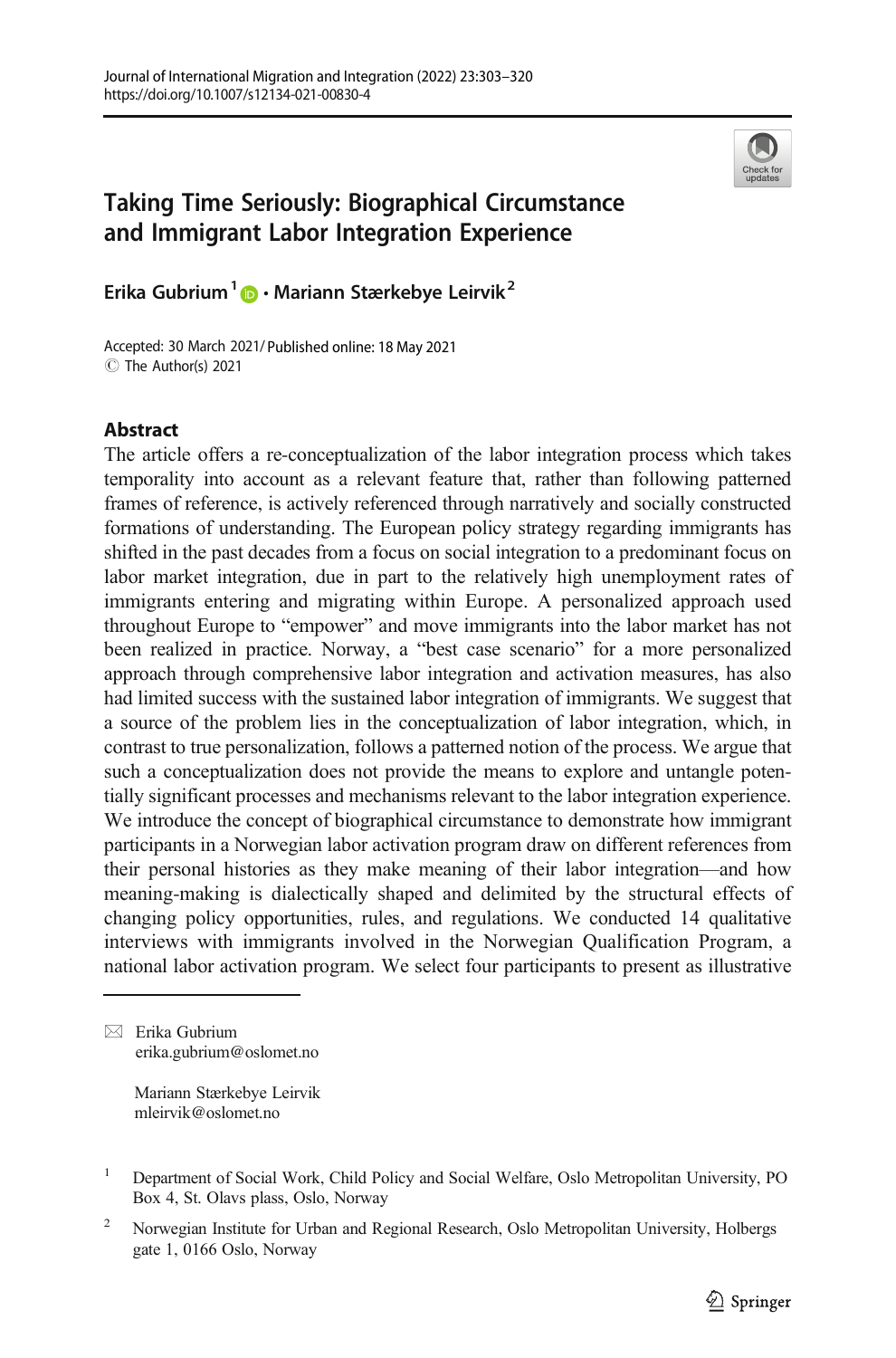cases of biographical circumstance and meaning making. The four differently make meaning of and respond to their labor integration experiences through active reference to specific personal histories and changing policy encounters over time. The data demonstrate that accounting for biographical circumstance enables us to better understand the actions, rationalizations, and motivations of immigrants participating in labor integration and activation measures.

**Keywords** Immigrants. Labor integration. Norwegian activation. Norwegian integration. Temporality . Qualitative methods . Narrative analysis . Dual frame of reference . Biographical circumstance

It was lost to sight but kept in memory. – Augustine, Confessions<sup>1</sup>

#### The Problem

The European policy strategy regarding immigrants has shifted in the past decades from a focus on social integration to a predominant focus on labor market integration, due in part to the relatively high unemployment rates of immigrants entering and migrating within Europe (Karlsdóttir et al., [2017](#page-16-0)). Making immigrants "productive," especially those who have migrated for protection, is, however, a logistical and ethical challenge. Tailored or personalized welfare services were proposed 16 years ago in the European Employment Strategy as a potential solution to this dilemma (Council of the European Union, [2005\)](#page-16-0). A personalized approach would enable focus on "the empowerment of job seekers," and was to be characterized by "an emphasis on building trust, understanding and responding to individual needs and ultimately instilling ownership for the process" (European Commission, [2012](#page-16-0), p. 3). This aim has not necessarily been realized in practice (Hill  $\&$ Hupe, [2002\)](#page-16-0). For instance, early adopters of personalized activation, such as the UK and the Netherlands, have, in practice, moved toward or further consolidated a more restrictive and sanction-oriented workfare approach (Lødemel & Gubrium, [2014](#page-17-0); Lymbery, [2013](#page-17-0); van Berkel & Valkenburg, [2007](#page-17-0)).<sup>2</sup> The limited realization of the empowering aims of personalization has been attributed to a market-based and work-only-oriented ethos that has both undergirded and undermined such a movement (Daguerre, [2007;](#page-16-0) Khoronzhevych & Fadyl, [2020](#page-16-0)). We suggest, however, that the problem runs deeper and is rooted in how labor integration itself is conceptualized.

Norway is often considered a "best case" scenario for the labor integration and activation of its immigrants (Tronstad, [2016\)](#page-17-0), also in comparison to its Scandinavian neighbors (Hernes et al., [2020\)](#page-16-0). It has a comparatively generous welfare system and

 $\frac{1}{2}$  As cited in Casey [\(1983\)](#page-16-0), p. 9. 2 Workfare is associated with top-down directives and social control. Its main purpose is to sanction recipients via the discretionary application of penalties in order to move claimants back into work as quickly as possible. It is characterized by a tightening of eligibility requirements, with an ultimate restriction in the level benefits offered (Lødemel & Moreira, [2014](#page-17-0)).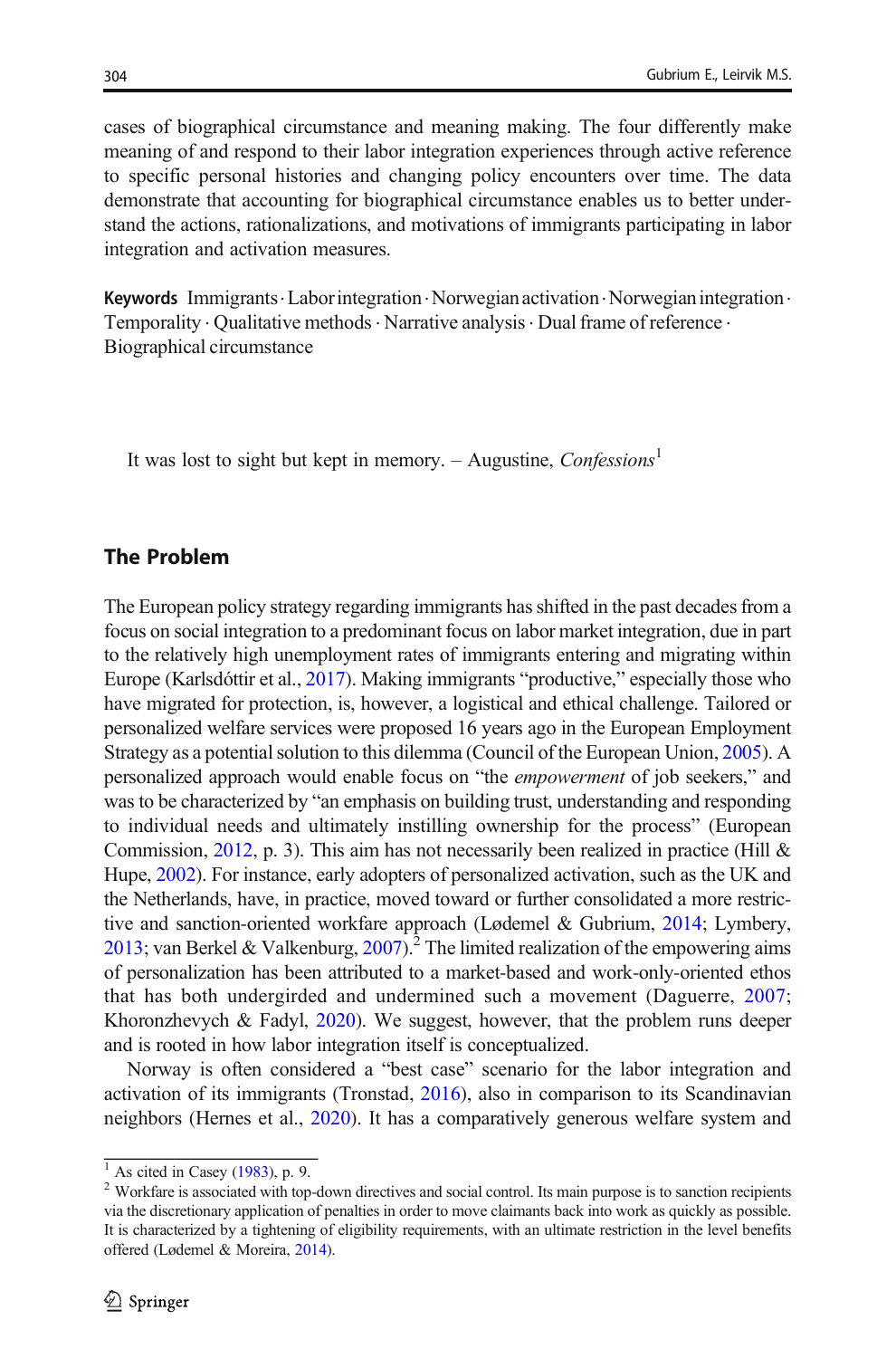provides extensive integration measures for refugees granted asylum and their family members. Norway's Introduction Program offers basic language and cultural training within the first years of legal residence (Djuve, [2015](#page-16-0); Hernes et al., [2019](#page-16-0); Norwegian Ministry of Education & Research, [2003](#page-17-0)). Norway's labor activation policies, targeted more broadly to those located far from the labor market, also follow a capacity-building "human capital development" (HCD) strategy (Gubrium et al., [2014](#page-16-0)), standing in contrast to workfare. Norway's national labor activation program, the Qualification Program, is a cornerstone of the country's HCD strategy and has been touted by the EU and by international observers for its provision of "intensive personal support" for its participants (Duffy, [2010;](#page-16-0) 15; Prins, [2009\)](#page-17-0).

Nonetheless, Norway's comprehensive integration and activation strategies have not prevented the development of the sorts of dualized labor market outcomes seen in the rest of Europe. The Norwegian labor market possesses a growing divide between "insiders" in well-regulated employment and "outsiders" with precarious positions, higher employment-related risk, and limited rights (Kavli & Nielsen, [2020\)](#page-16-0). Refugees and family-reunified immigrants in Norway often fall into the latter group (Bratsberg et al., [2018\)](#page-15-0). This outcome is not significantly or sustainably changed with participation in the Introduction Program (Djuve & Kavli, [2019](#page-16-0); Liebig & Tronstad, [2018](#page-17-0)) or in more broadly targeted labor activation programs, including the Qualification Program (Norwegian General Auditor, [2019\)](#page-17-0). Many participants instead end up in a continual series of government sponsored "internships" or, at best, find work in more precarious employment (Kjelstad & Nymoen, [2004;](#page-16-0) Maximova-Mentzoni, [2019;](#page-17-0) Nicolaisen & Kavli, [2020\)](#page-17-0), without access to the rights and protections of the standard Norwegian labor market (Kavli & Nielsen, [2020](#page-16-0); Kleppe & Støren-Vaczy, [2019](#page-16-0)).

#### The Challenge

The limited success found even within Norway's "best-case" policy situation suggests the need to re-examine how we think about immigrant labor integration. While policy documents have called for a personalized approach, there has, in fact, been little recognition of the specificities of varied lives and life courses. Rather, there has been a pervasive tendency to analyze labor integration according to a strictly linear notion of movement forward over time into an increasingly integrated state. Immigrants are envisioned to start over upon entry into receiving settings, and to move forward on a trajectory eventually leading to work, and thus integration (Fangen, [2010\)](#page-16-0).

The labor integration literature takes a more nuanced stance. Scholars in the field have distinguished between the objective integration of immigrants, which reportedly mostly moves forward, and their subjective "sense of integration," which often does not (reviewed by Hendriks & Burger, [2019\)](#page-16-0). The literature that refers to a "dual frame of reference" furthermore accounts for temporally mediated aspects of integration. Time is conceptualized as an independent variable determining immigrants' acceptance of a relatively low socio-economic position in the receiving setting (Pietka et al., [2013;](#page-17-0) Ruhs & Anderson, [2010\)](#page-17-0). Time, aspiration, and subjective well-being are said to interact in two ways (Hendricks & Burger, 2019; Stutzer & Henne, [2014\)](#page-17-0). In the first, immigrants are willing to accommodate a relatively lower status in the short run, but this willingness decreases in the long run, because over time—as they are increasingly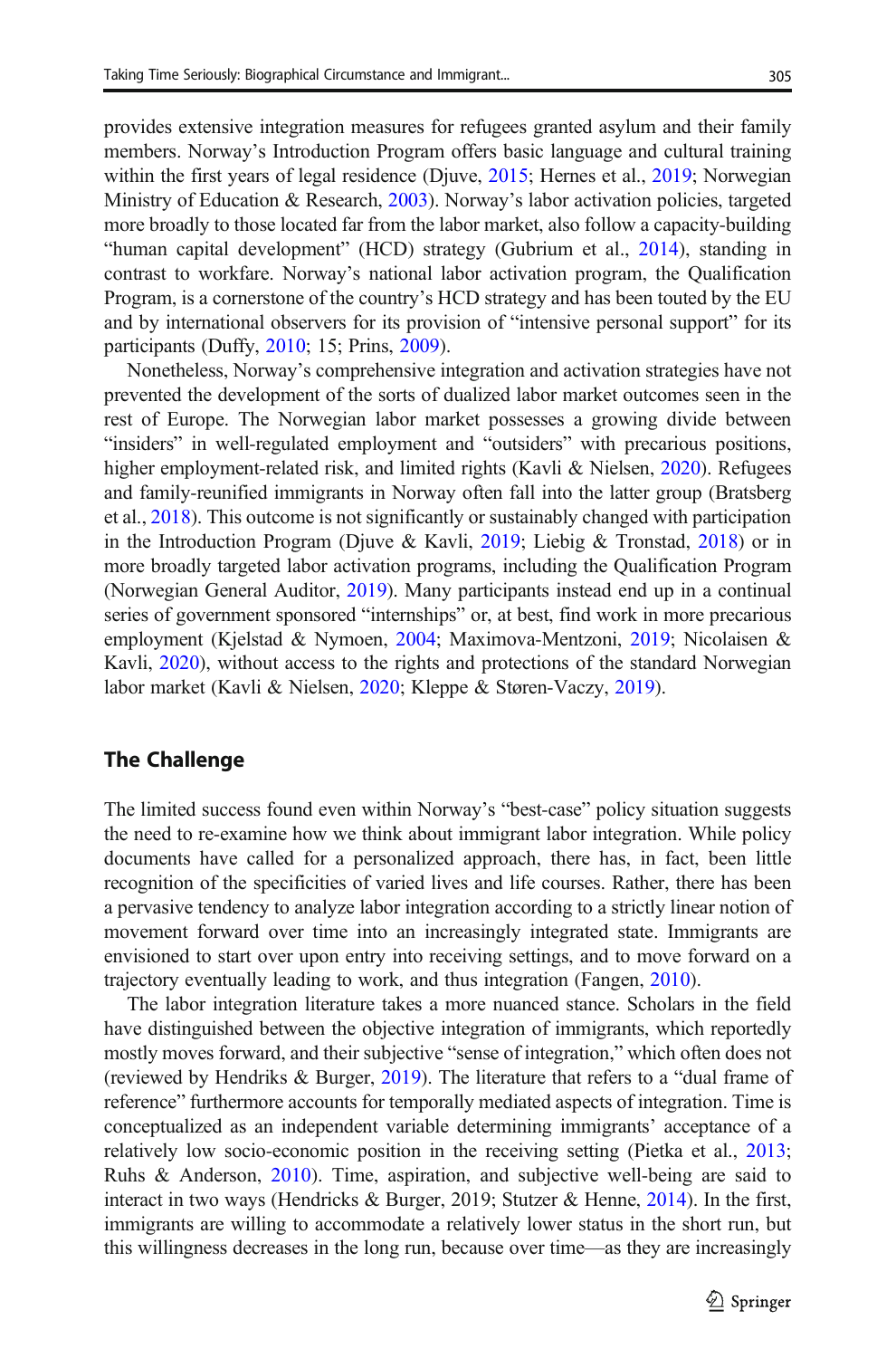integrated into the receiving setting—they increasingly assess their status and goals with a frame of reference based on the local standards of the new setting (Anderson 2010; Datta et al 2007; Piore, [1979](#page-17-0); Waldinger & Lichter, [2003,](#page-17-0) reviewed in van Ostaijen et al., [2017](#page-17-0), p. 5). In the second, immigrants persist in accepting a lower status in the receiving setting because they continue to look "back," while also being increasingly integrated into the new setting. They compare their current lives with their earlier lives in a comparatively poorer sending setting, and they look out, comparing their lives to those peers who still reside in the sending setting (Friberg  $\&$  Midtbøen, [2018;](#page-16-0) Koopmans, [2010;](#page-17-0) Korbøl & Midtbøen, [2018;](#page-17-0) McCollum & Findlay, [2015;](#page-17-0) Rye, [2012;](#page-17-0) Wills et al., [2010](#page-17-0); Zhang & Sanders, [1999](#page-17-0)). In both versions, integration increases over time and the process of comparing life "now" versus "before" and "here" versus "there" results—at least in the short term—in a positive "buffer" and motivator as immigrants cope with otherwise difficult, even untenable, life situations.

We call into question a pattern-based conceptualization of the labor integration process, arguing that it does not provide a meaningful picture of how the subjectivities of immigrants seeking work and working are dynamically constituted. Such a framebased focus leaves little room to explore and untangle potentially significant processes and mechanisms relevant to the labor integration experience. We suggest that the immigrants do not adhere to patterns of understanding that fall into place over time.

Rather, following the quote from Augustine, immigrants actively make meaning of and react to their labor integration experiences through reference to the specificities of their lives, in terms of both personal histories and their policy encounters.

We borrow from more recent sociological conceptualizations of time as being actively referenced through narratively (Holstein & Gubrium, [2007](#page-16-0)) and socially constructed (Gergen & Davis, [1985](#page-16-0)) formations of understanding. We propose an analytic approach to labor integration that takes seriously such active meaningmaking over time. Immigrants make meaning of their everyday realities interactively and within certain circumstances. As Gubrium and Holstein [\(1995,](#page-16-0) p. 209) note, such meaning making "has considerable free play, but it is also oriented to practical, contextual considerations that prevent life course constructions from being capricious or arbitrary." Immigrants who participate in labor integration programs are situated in a changing nexus of immigration and labor activation regimes. Furthermore, policy rules and regulations significantly shape and delimit immigrant employment experiences and decisions (Könönen, [2019\)](#page-16-0). The time period within which an immigrant enters and settles in a receiving setting and the policy offers and priorities characterizing that period are arguably significant in shaping the labor integration experience, including the system-level opportunities and limitations that they might encounter.

We introduce the concept of *biographical circumstance* to account for the dialectical nature of the labor integration process. The concept focuses on the active and changing personal subjectivities of immigrant interview participants with reference to time, as these are constituted within and are shaped by changing policy landscapes. We argue that this merged analytical concept better represents the complexity of the labor integration process of the research participants—immigrants who were engaged in work-seeking and work activity within the Norwegian Qualification Program in the 2000s and 2010s, years during which the Norwegian activation and immigration systems underwent substantial change. Applying this dialectical focus, we ask the following: How do immigrants make meaning of labor integration processes, with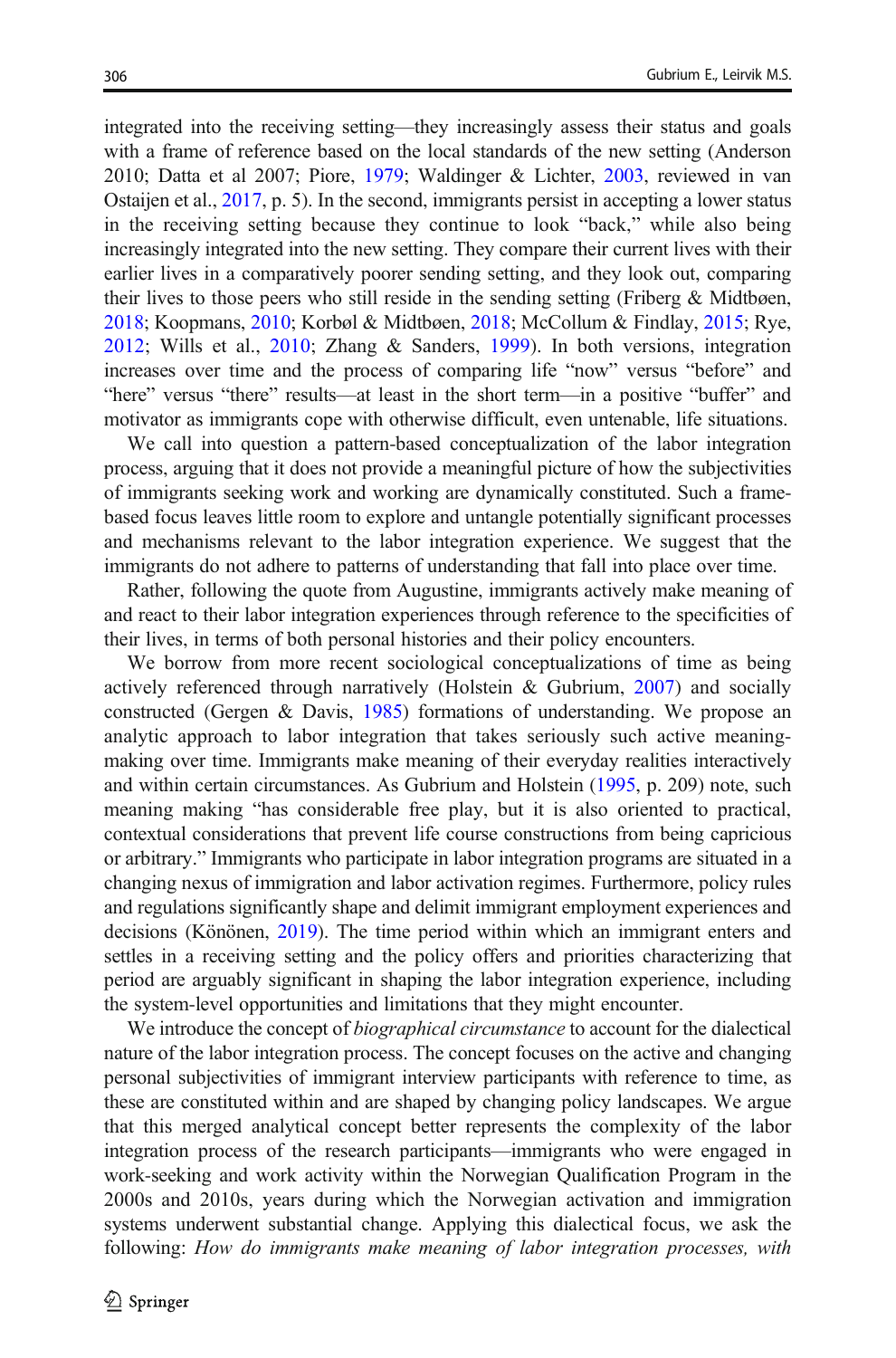reference to changing personal histories and encounters within Norway's activation and integration systems over time? We aim to demonstrate how immigrant participants draw on different references from their personal histories as they make meaning of their labor integration—and how meaning-making is shaped and delimited by the structural effects of changing policy opportunities, rules, and regulations. Through a focus on biographical circumstance, we gain a better understanding of the variation in the understandings and behavior of immigrants participating in labor integration measures.

#### Activated Assimilation: a Changing Policy Landscape

We spoke with the research participants in 2011, following a massive overhaul of the Norwegian welfare system. Immigrants who enter Norway for purposes of asylum or for family reunification with settled refugees typically access the Norwegian welfare state at its bottom rungs. The 2000s saw the opening of Europe to immigrants from former Eastern Bloc countries and, in the mid-2000s, a rise in immigrants entering Norway for asylum (Friberg & Midtbøen, [2018](#page-16-0)). In Norway, as across Western Europe, the political rhetoric directed towards these immigrants and their family members moved from a vague notion of multiculturalism and social protection to a call for their sociocultural assimilation and labor market entry so as to become "productive" members of Norwegian society (Schinkel, [2018](#page-17-0)). The policy frameworks that emerged followed suit (Djuve, [2015;](#page-16-0) Midtbøen, [2017\)](#page-17-0).

Policy movement towards a strategy of "activated assimilation" was first marked in 2004 with the national establishment of the Norwegian Introduction Program (Ot. Prop. nr 28, 2002-2003), and again in 2007 with the national establishment of the Qualification Program (St. meld. nr 9, 2006-2007). Both programs were introduced in response to publicly perceived "crises" in unemployment and welfare dependency within the lower levels of the welfare system. The unrolling of both was punctuated by the 2006 "NAV Reform," the largest governance reform ever in Norway's welfare system history. The reform merged the previously separate state agencies of social insurance and employment services with local authority social assistance provisions and activation measures. With this merger, individuals entering the bottom tier of the welfare system for the first time encountered the sort of employment ideologies and human capital focused activation programming that had before been re-served only for the short-term unemployed (Gubrium et al., [2014\)](#page-16-0).

On an everyday level, policy change was reflected in the vastly differing encounters with the welfare and immigration systems experienced before 2004, versus after 2004 and beyond by immigrants entering Norway from outside the EU. Those entering Norway before 2004, upon receiving right of residency, either entered work or had access to local social assistance provisions. Labor activation programming at this level, if present, was limited to municipal workfare arrangements, with little focus on skillsbuilding or human capital development (Dahl, [2003](#page-16-0)). There was no distinctive integration measure and no formal offer for Norwegian language acquisition. Beginning in 2004, immigrants granted asylum and the adult family members joining them had the "duty and right" to participate in a 2-year Introduction Program, which provided language, sociocultural, and work training.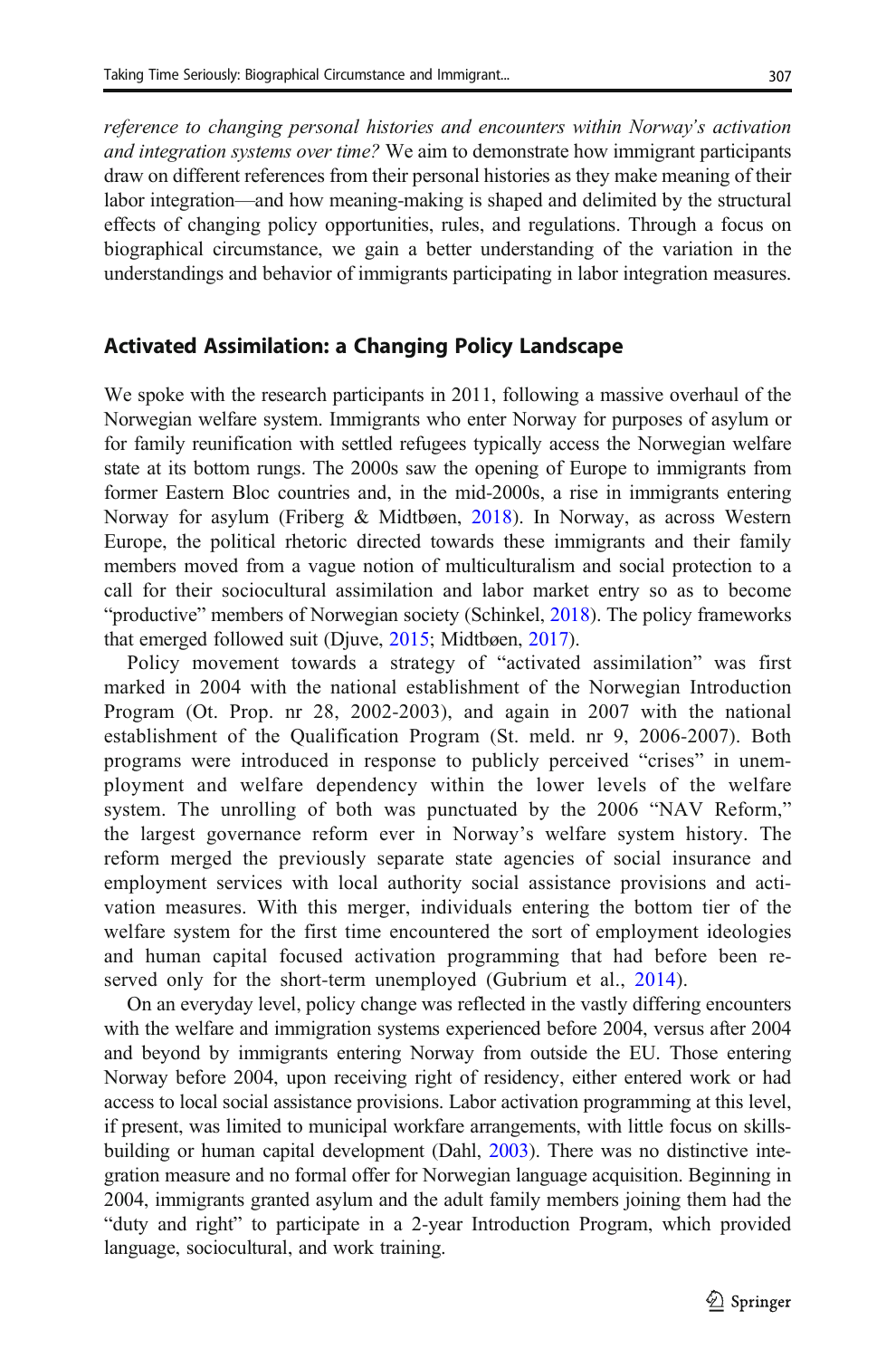Since 2007, all immigrants—including those with asylum who have been in Norway for more than 2 years—potentially have access to the one-to-two-year Qualification Program. The Qualification Program is explicitly modeled after the Introduction Program, but with a broader target group, including Norwegian citizens and other residents who are long-term recipients of social assistance. The program has represented an offer of "more" for the target group, in terms of higher benefit levels, improved services and the daily schedule and benefits associated with regular work life (Gubrium et al., [2014\)](#page-16-0). Notably, and following the personalized approach outlined at the European level, the Program is to begin with a "systematic analysis and mapping" step, in which the participant provides a self-evaluation and the caseworker evaluates the participant's "competence, possibilities, wishes, and characteristics" (Nordic Board of Health Supervision 2015, p. 9), in order to then write an individualized plan. Yet while Qualification Program participants are "entitled to" an individualized plan, only workrelated measures are guaranteed (Social Services Law nr 81 (revised 2007), Sec. 5A-5). The offer of capacity-building "training, motivation counseling, skills training, etc" depend on local circumstances (Bryn, [2008;](#page-16-0) ibid, Sec. 5A-2). Evaluations of the Qualification Program demonstrate that aims to personalize have, in fact, been limited in practice. One comprehensive review reports that the situation of participants "not been mapped well enough" and that many municipalities do "not offer satisfactory individual tailoring; the program consists for example of standardized courses or measures that do not correspond with the participant's needs" (Norwegian Board of Health Supervision, [2015](#page-17-0), p. 3).

## Method of Procedure

We recruited 14 research participants<sup>3</sup> for one-to-two-hour, in-depth, semi-structured interviews. The following criteria were used to select participants. All were or had recently been engaged in the Qualification Program and were recruited either directly or indirectly through Program caseworkers. All were immigrants, born abroad to two foreign-born parents and all had been in Norway at least 5 years. Participants ranged in age from 30 to 58 years-old and came from the following sending countries: Gambia (1), Iran (1), Iraq (2), Kazakhstan (1), Pakistan (1), the Philippines (2), Slovenia (1), Somalia (1), Russia (1), and Thailand (3). Most had moved to Norway as adults, but several had as children. Several, also, had life courses that were characterized by "temporary" migration to and from Norway. They had varying levels of education, from several years of primary to completed tertiary education. They also had varying professional backgrounds, ranging from very limited to extensive work history, also at upper levels of the labor market. Six were married, eight were single; among these, three were separated or divorced.

Research participants were given their choice of interview location—most chose the local welfare (NAV) office where they were or had recently been engaged in program activities. The interviews focused more broadly on the participants' lives, on how it was to live on a low income in Norway and on their experiences with the Qualification Program. We coded the interviews by hand and analyzed them with attention to how

<sup>&</sup>lt;sup>3</sup> All names and identifying information of persons and places have been anonymized.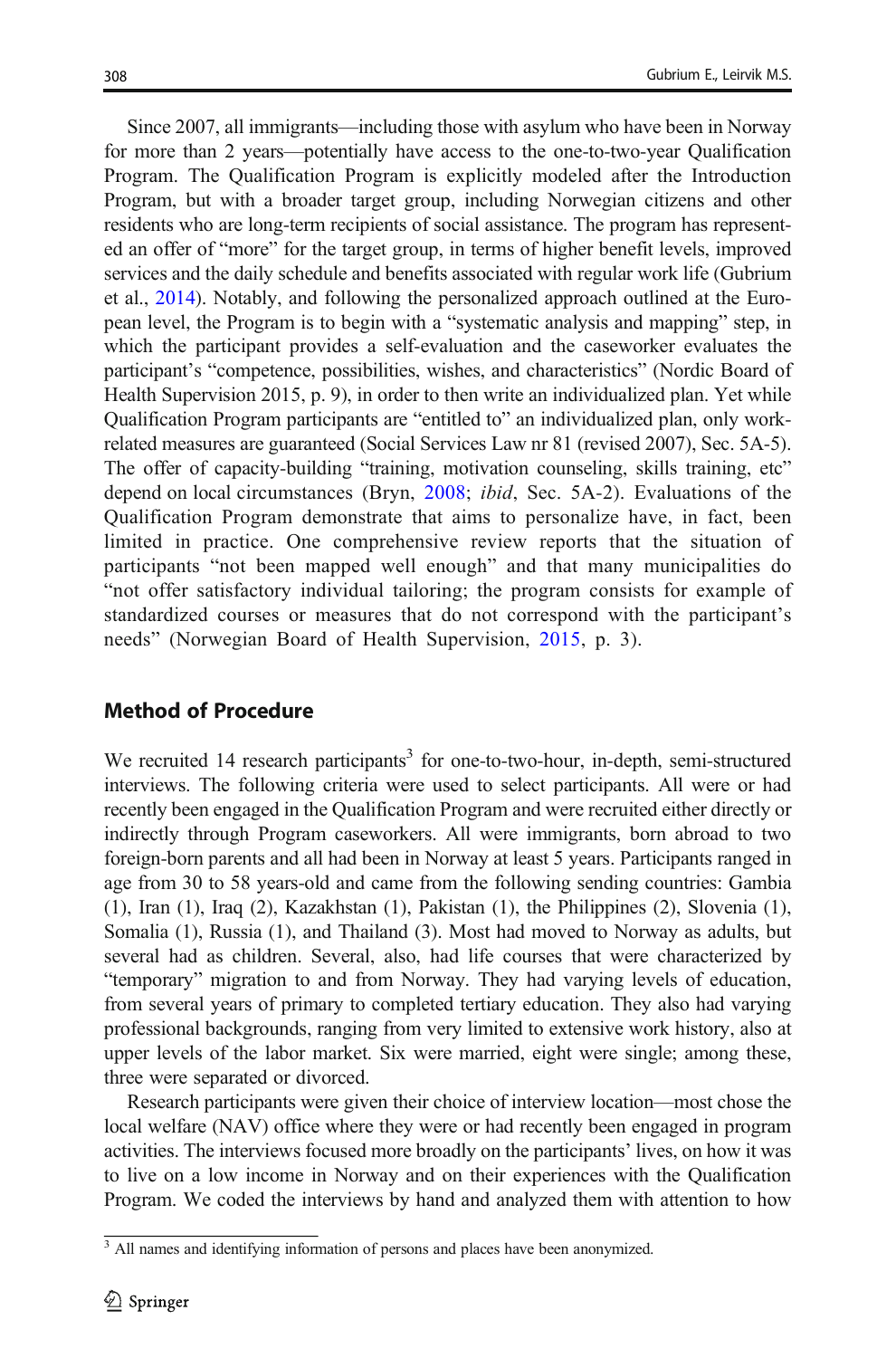participants made narrative linkages (Gubrium, [2008](#page-16-0)). Our focus was not on cataloguing the labor integration experiences described by the participants, but rather on how such experiences were *made meaningful* by the participants through specific linkage to their biological circumstances—to their personal histories, both before and after migrating to Norway, as well as to their encounters with the welfare and integration systems.

Our analysis followed a case study design (Stake, [1995\)](#page-17-0). Following a case-study approach, our analytical goal was thus not to reach data saturation to present generalized results, but instead to demonstrate the diversity of meaning-making and response to the labor integration process (Yin, [2009](#page-17-0)). Out of the 14 interviews analyzed, we select four participants to present as illustrative cases. They represented experiences and described themes common to the 14 participants, but also possessed distinct biographical circumstance profiles—differing in past status, professional and personal history, immigration pathway, life course ruptures, and history of welfare and integration system encounters and opportunities. The four cases of biographical circumstance are illustrative of the dialectical and active nature of the labor integration process.

In the next section, our findings are divided into three parts, each presenting a dominant theme related to labor integration experience emerging from the 14 interviews. Within each part, we present and contrast the narratives of two research participants, to exemplify the active use of distinct biographical circumstances when making meaning of and responding to labor integration experiences.

#### The Findings

Three themes pertaining to labor integration over time strongly emerged from the fourteen interviews. Despite the emergence of these common themes, participants referred to varying biographical circumstances to make sense of their labor integration experiences in different ways.

#### Changed Status: Reflections on "Then" and "Now"

Participants actively referred to and compared past statuses when making meaning of their current work trajectories, contrasting earlier points in their biographical histories to their currently situated identities and status in the Norwegian welfare system. Many engaged in such comparison work described a loss of status after migration and described the change in status as a distinctly negative experience. They differed, however, in how they understood their current work-oriented activities.

Samira, $4$  41, stands out from those of the other three participants presented. Her life course was discontinuous, as she had moved back and forth between Norway and Pakistan several times. She had immigrated from Pakistan with her parents when she was 10 and had "grown up" as a "third-culture kid" (Naqvi, [2019\)](#page-17-0) in Norway. While a young adult in Norway, she had earned a high school degree, had begun courses in programming and data entry and had worked briefly as a grocery store cashier. After

<sup>&</sup>lt;sup>4</sup> All names and identifying information have been modified to protect the confidentiality of the research participants.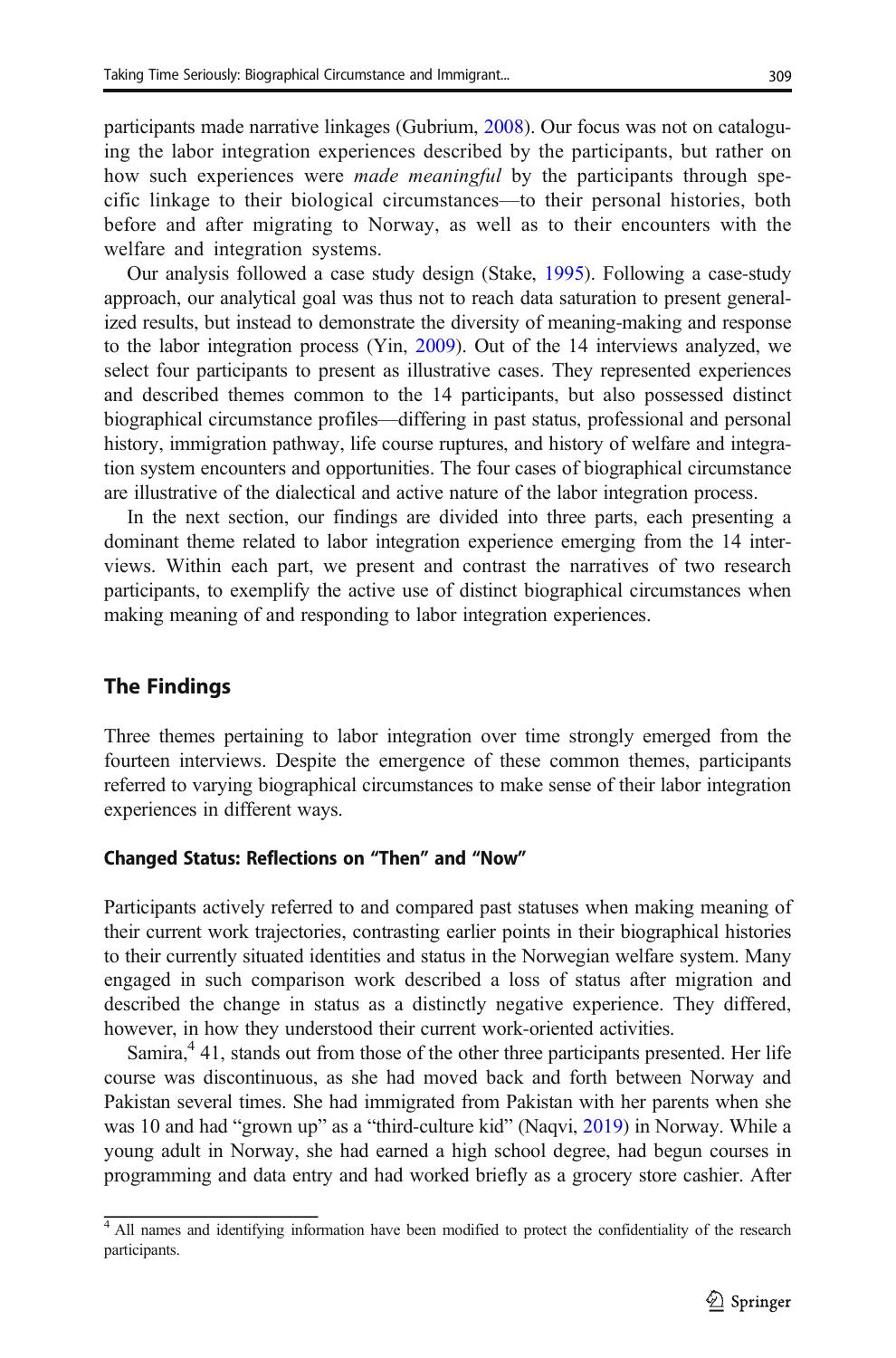marrying, she had moved back to Pakistan with her husband and children, due to her husband's health problems. The family had stayed in Pakistan for 10 years, where Samira had spent her time at home, raising the children, 12 and 19 at the time of the interview. She and her family had moved back to Norway several years before the interview took place. She was fully fluent in Norwegian, but her years spent outside the workforce while in Pakistan were an obstacle to finding employment and she was enrolled in the Qualification Program.

In the following excerpt, Samira compares her changed status over the past years to the statuses of her tightly knit broader family and friend network. As she notes,

I have my family here, my parents and my siblings, and things are going well for them, they're highly educated and have good jobs and they manage well. Plus, my friends are doing well. All of them have jobs and nice houses. … It's not going so well (for me), it doesn't feel really good, at the very least, when I'm with them. Especially with family. …When I used to live here, I had my own apartment and we sold it when we moved to Pakistan. Now I find myself really behind in relation to the people I compare myself with. I don't have many (friends). (With the friendships that were maintained), since I've been gone so long there's become a much larger…distance, you know? They think differently, I think differently, we think differently. But fortunately, our childhoods were the same. …Nonetheless, they've just gone on vacation (to Pakistan). I'm the one who stayed longer.

Samira draws on her past as a youth and young adult in Norway, where she was earlier on the same status level as her friends and family. She places herself within the social hierarchy by drawing on a contrast between her struggle to find work and make a nice home for her family and the circumstances of her Pakistani friends and family members who have remained in Norway, circumstances that also used to be hers. For Samira, it is the distance between what "should be" and "what is" that is especially difficult. Her peers in Norway have experienced upward social mobility, while she has not. She emphasizes that her experiences do not fit the standardized expectation of class travel for a second-generation immigrant (Hermansen, [2016](#page-16-0)). While her siblings and friends have higher educations, good jobs, and earn good incomes and own their own houses, Samira is, because of years spent in Pakistan as an adult, outside this collective story. She feels forced to undergo the experience of migrating once again to the same country she migrated to as a child, this time as an adult. Throughout the interview, she emphasizes the difficulty of negotiating the different identities she has experienced over time and in different settings: "being Norwegian as a kid," feeling "different" as an adult, and interacting with the Norwegian welfare system as a newly arrived immigrant. She simultaneously is not able to draw on a status as a "new" immigrant to Norway in order to rationalize her situation and is unable to translate her command of Norwegian and of Norwegian culture into a resource for finding work through the Qualification Program. She is "from" Norway, is fully fluent in the native language, and has a tight social network around her. She emphasizes how she must reconcile her aspirations growing up in Norway with her feelings of "difference" and reduced employment possibilities now. While her migration experience as an adult means that she has had to start over, she also feels immense pressure to "catch up" with her peers, and she is keen to gain work experience through the Program's work trainings.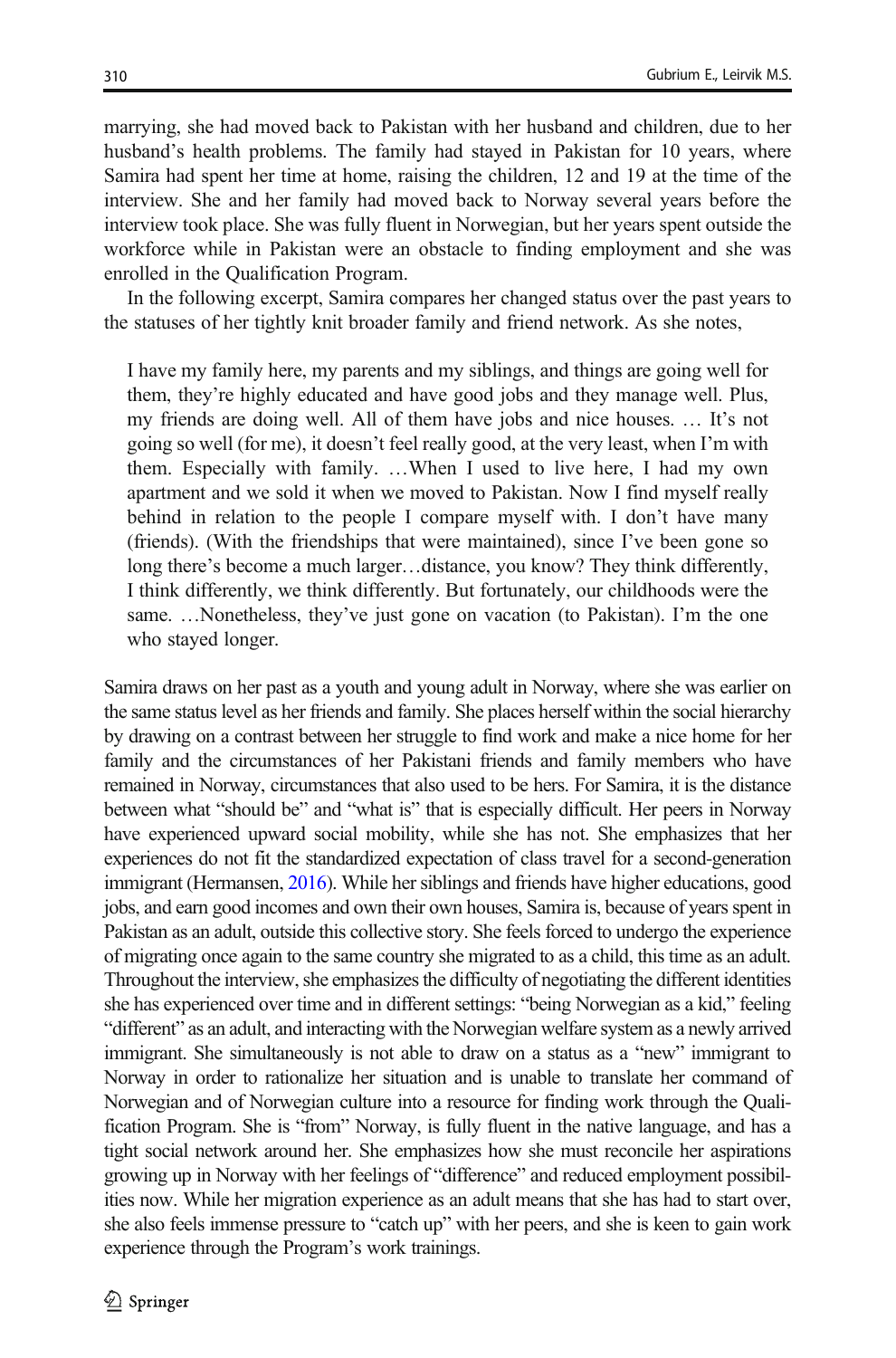Unlike Samira, who describes her earlier decision to leave Norway as a rupture point in her life course leading to downward status mobility, Pouneh links her loss of status—professionally and personally—to *migration to* Norway and the family troubles and system-level bias that has followed this decision. Pouneh, 49, sought political asylum in Norway from Iran 14 years earlier, when she was 35 years old, joining her Iranian husband. At the time of the interview, she did not communicate fluently in Norwegian. Pouneh had entered Norway long before the establishment of the Introduction Program and thus had had no formal offer or requirement to take language or work-seeking courses in after settling in the country. She had spent her first years taking care of her husband, whose mental health had dramatically deteriorated and who had grown increasingly abusive, as well as assuming primary care for her young son. She noted that her intensive family care work in these early years had left little opportunity to find work or learn the language. At the time of the interview, Pouneh's family ties had weakened considerably. She had divorced her husband, who had moved back to Iran, and her son, then 12, had several years earlier been "kidnapped" by the child protection authorities and placed in foster care. Unlike Samira, Pouneh had earlier had an extended, high-status work history in her home country, where she had owned a gardening business.

At the time of the interview, Pouneh was almost finished with the Qualification Program, where she had been involved in a series of work trainings that had not led to regular employment. In the following excerpt, she recalls her professional history as a business owner earlier in Iran when making sense of her current activities in the Qualification Program, including participation in a series of work trainings organized through the program and taking place at a local garden center. As she notes,

I've been a trainee at Pretty Plants (garden center). Before that, I took courses… from NAV. They don't help at all. …For example, I've been a gardener for 15 years. I had my own nursery in Iran. I just don't have an (official) certificate. … It's not easy if you don't have formal education from Norway. The professional leader at Pretty Plants says, "You're just like me". The leaders (say) "your experience is the highest I've ever seen". I identify plant illnesses, I set out the plants and then they're sprayed. The leader at Pretty Plants is completely satisfied. But he won't (hire me), he's looking at his budget. He's counting his money. …From 2010 to today (1 year), I've only had training after training position…it's hopeless. Every time they praise me: "You are very smart, you are great!" But you can't buy food with praise.

When making meaning of her current professional status, Pouneh, who has experienced personal ruptures in her life both before and after moving in Norway, does not make heavy reference to a family or peer network, as Samira does. Instead, she refers to her relatively low status within the Norwegian workplace and labor market, as well as within the Norwegian welfare system, and contrasts this with her former professional status in Iran. She identifies with the leaders at the business where she has her work training post and treats them as who her peer group ought to be, given her high level professional experience in the same sector. Pouneh emphasizes the disconnect she experiences being placed in a quite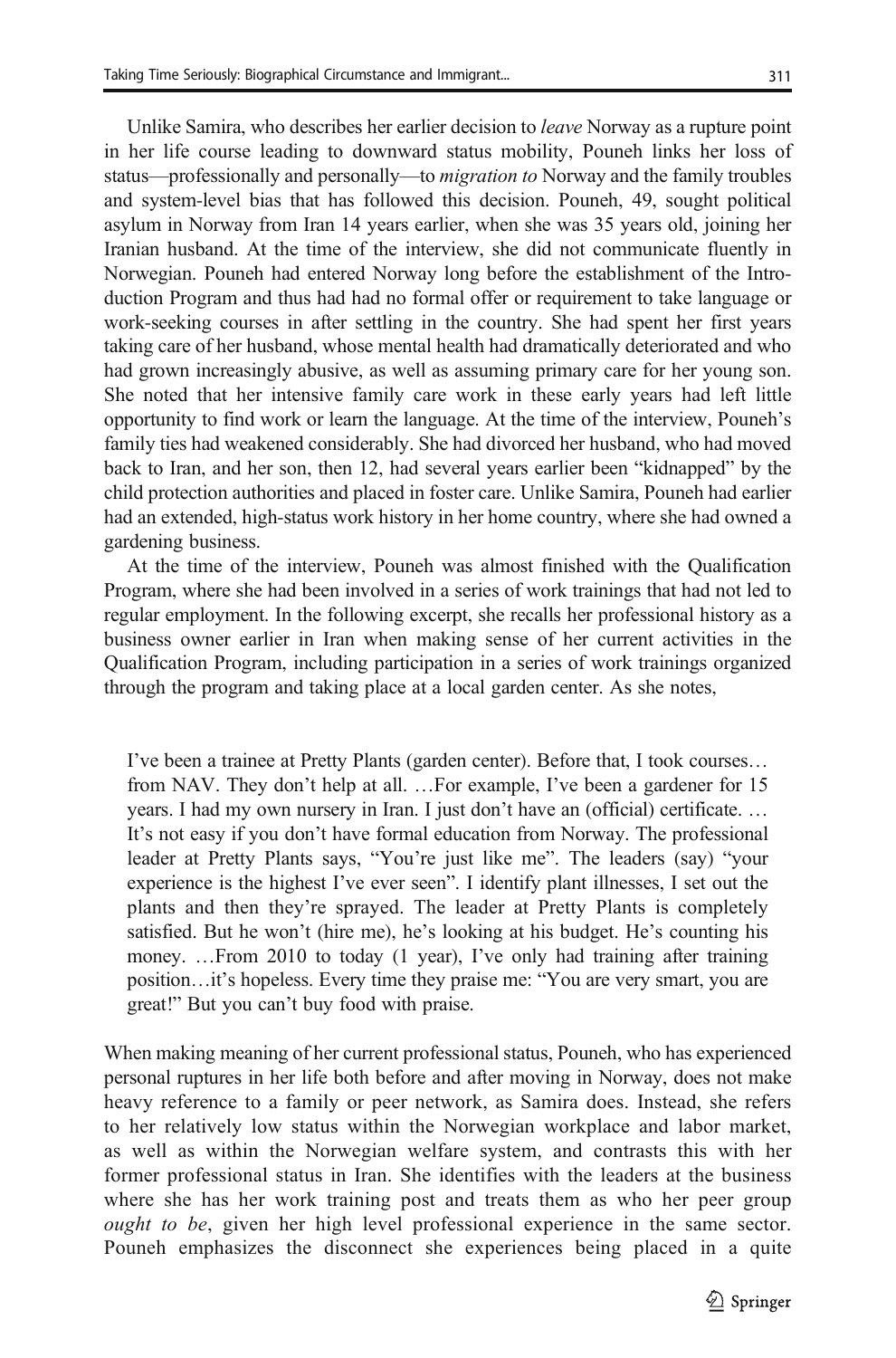different peer group by the Norwegian welfare authorities (NAV)—with other work trainees, many with little work experience. Through this comparative work, she suggests that her current work-oriented activities do not represent a path towards gaining skills or employment in her area of expertise, much less to finding a regular job. Her encounters with the Norwegian welfare system have resulted in participation in a series of low-skill job training positions rather than the acquisition of the necessary language skills and professional credentials needed to engage in higher-level, or even regular, work. She emphasizes her lack of hope and cynicism after encounters with an institutional logic that "everyone starts with a blank slate," and the notion that she must accept finding herself on the bottom rung of the welfare system hierarchy. Her experiences having already lost a son to the child protection authorities make it even more difficult for her to "fail" to overcome the system's rigidity.

#### Personal and Professional Aspirations: Linking Past and Future

Participants made strong narrative connections between past and future aspirations when making meaning of work and work-seeking. They described a sense of dissonance between earlier hopes and possibilities and welfare system aims that did not match. The inability to realize aspired identities, relationships, and statuses heightened feelings of personal failure and many also described a sense that the system had failed them. Their strategies for dealing with this feeling, however, differed.

Sanjay, 33, had gained asylum in Norway, moving from Iraq eleven years earlier, in 2000, at the age of 22. He had arrived in Norway before the Introduction Program was established, and he therefore did not receive a formal offer for language or work training during his first years in the country. He had found low-skilled, temporary work cleaning cruise ships shortly after settling in Norway. After 7 years, Sanjay lost this job after the cleaning business went bankrupt. By this point, he was married and had two young children, with a third on the way. He had chronic pain that he attributed to the physical demands of his cleaning work, and he had decided to switch to a job with fewer physical requirements. It was, however, difficult to find work and he had therefore entered the Qualification Program. He was, however, on medical leave from the Program when we spoke with him.

Sanjay was easily able to communicate in Norwegian, despite having arrived before Introduction Program and its offer of language training, and despite having worked for years with immigrant co-workers and thus with limited access to Norwegian speakers. As he notes,

At work… there were almost 50 employees, all of us foreigners. We just spoke Arabic (with each other). Maybe one…or two times a week, we would speak (Norwegian) with the boss, but not often (laughs). …I was very smart at school…back in my homeland. Then. And I read all the time. So, since I've been in Norway, I've had the strategy of reading…and following shows on TV. Reading books and the newspaper, that sort of thing.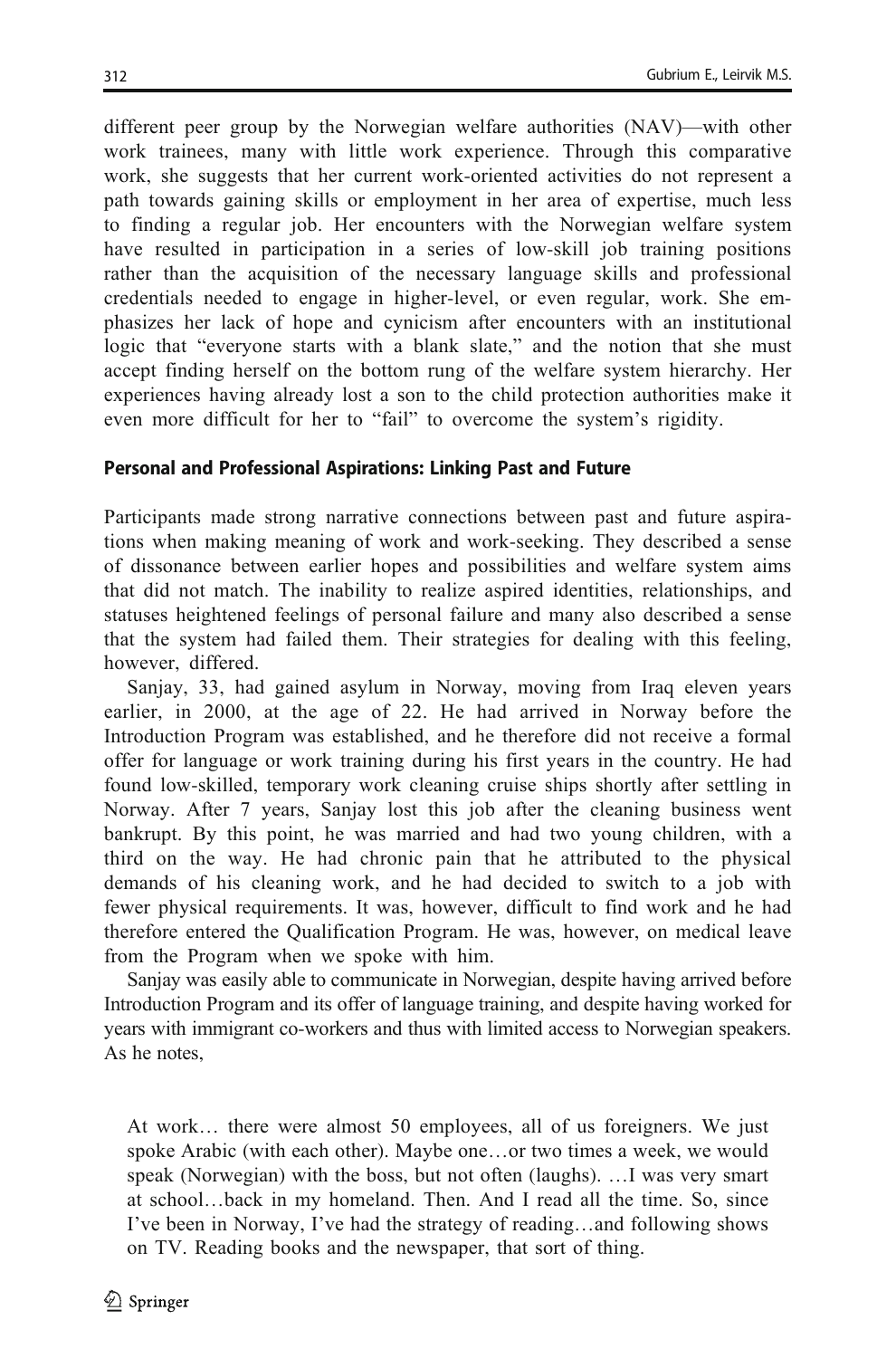Sanjay refers throughout the interview to his former identity as "smart" and with a "promising future," suggesting that he had hoped to achieve a higher socioeconomic status earlier in life, when in Iraq. He refers to this past identity when explaining his ability to find work and learn the Norwegian language without the formal training or support. Maintaining a semblance of his former promise was important to Sanjay, and he refers throughout the interview to his ability to provide his family with middle-class material conditions, including "owning a car," and "owning an apartment." He contrasts this identity as a quick learner and hard worker with his current necessity to depend on the Norwegian welfare state for help, a need that he describes as extra pressing with a family to help support. Sanjay compares himself to other Iraqi friends in Norway, who are working and with lives "on track." He has already lowered his earlier scholarly aspirations, having taken employment in a sector characterized by highly physical and tenuous work, where his colleagues were also immigrants. Unlike his peers, he is not able to maintain even his reduced aspirations for a secure, middle class existence. In recent years, and reflecting the tenuous nature of his work, his employer went out of business and his professional trajectory has suffered an even further hit. His employment options in the low-skilled sectors accessible to him are limited because of work-related physical ailments.

Because of medical issues, it was possible that Sanjay would not be able to complete the Qualification Program. He describes an imagined near future, in which the only option open to him is reliance on social assistance. As he notes,

Maybe after a year it will happen…I will just have to go on social assistance, even though I own an apartment…and my wife works. I don't know how they'll count (my assets). …For example, I have a car. Maybe…if I go to the social assistance office, social assistance will say, "no, you must sell your car". You know? …I'm not in my homeland then, to put it one way. (It will be expected) that I should sit at home without a car. I have a family, we have to have a car, regardless. That's why I never go to social assistance. … I've also thought about the apartment, that we've soon lived here four years. …We're really happy there and I hope I can (continue to) have the apartment. …But maybe if I go on social assistance they'll say, "No, because you have a bank loan and interest", or something. So, I never go to social assistance.

Throughout the interview Sanjay refers to earlier statuses and identities as he evokes a sense of movement downward through the welfare system and social hierarchy. He contrasts his past situation of full employment and middle-class lifestyle with the reality that he will likely have to move even further away from an identity as the "smart one who will manage well." In a future spent on the lowest rung of the welfare hierarchy, Sanjay expects that he will be forced to reduce his aspirations, his lifestyle, and his status even further, to fit with the stigmatized status associated with social assistance. He considers himself a "failure," in terms of both who he hoped to be when in Iraq and who he hoped to be once in Norway. Nonetheless, he is still relatively young, and, referring to his identity as a family provider throughout the interview; he is motivated to try to maintain his family's current living standards by obtaining a professional chauffeur's certificate through NAV.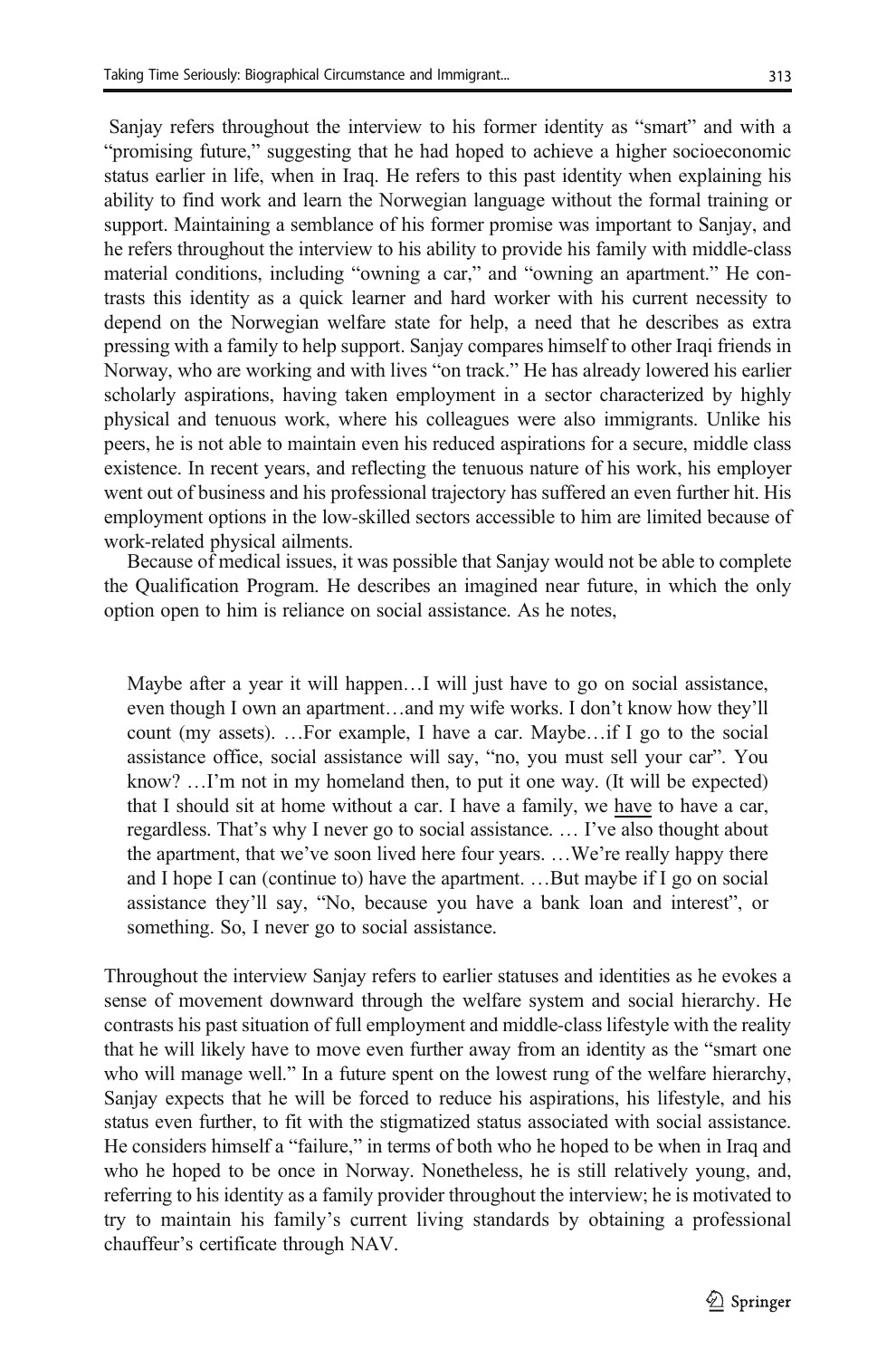Unlike Sanjay's promising future while still in his home country, Suchin, 30, had left a life in poverty in her home country of Thailand. She had moved to Norway four years earlier, in 2007, to join her Norwegian husband. Suchin had a high school certificate and low-skilled work experience in Thailand and had taken temporary work in the service sector in Norway while still married. After her marriage became abusive, she left her husband and had not been able to find work since. As she had entered Norway via family reunification with a Norwegian citizen, she had not had access to the Introduction Program. She had taken a short language course offered privately and had difficulty communicating in Norwegian.

Suchin had recently finished the Qualification Program with no job prospects. At the time of the interview, she was single and divorced, with no children and, unlike Sanjay, referred to herself as "all alone" in Norway. Throughout the interview, Suchin primarily makes sense of her experience in the Qualification Program by contrasting this identity with an earlier identity as a daughter, sister and friend. "Before" she was the good daughter who worked to support her family. In Norway, the family she had expected to build has been lost, both through a shattered connection to her ex-husband and through the large geographical distance now existing between herself and her family in Thailand. In the following excerpt, Suchin links finding work to the reparation of a lost social connection she feels and to the ability to feel a sense of belonging in Norway. As she notes,

When I'm in Thailand I feel (comfortable) being in the society, being with friends and talking. It's only the finances that are difficult. But here (in Norway), it's difficult with the society, the language, friends – there's a little less of it – very little social (activity) for me. …I feel small in Norway. I can't get to know Norwegian people. …Maybe if I had work, then we could be friends. …Sometimes I think too much. Get sad, depressed. I'm worried about the future, about what I'm going to do, and…sometimes I get like, "No, I can't take any more" and so forth. …I have to find a job.

As with Sanjay, Suchin contrasts her past aspirations to her reduced current ones. Unlike Sanjay, however, she does not have a work history or personal network in Norway. Instead, she describes her reduced circumstances through reference to a personal support network that she has lost. She links her work-seeking activities to a possible future in which she might find comfort in the broader society within which she lives. As she continues,

I want to live here. I think there's a better chance for the future, for a better life. If it's possible, I would of course like to live together with my family. My mother and my sisters…if I can take them with me. I want to bring my sister (to live with me in Norway) in the future. If I have my own job and own apartment, then I can bring her with me here. (She can) go to school here. She's 8 years old. So, it's possible to bring her here. And to live together. … So that I can have some family here.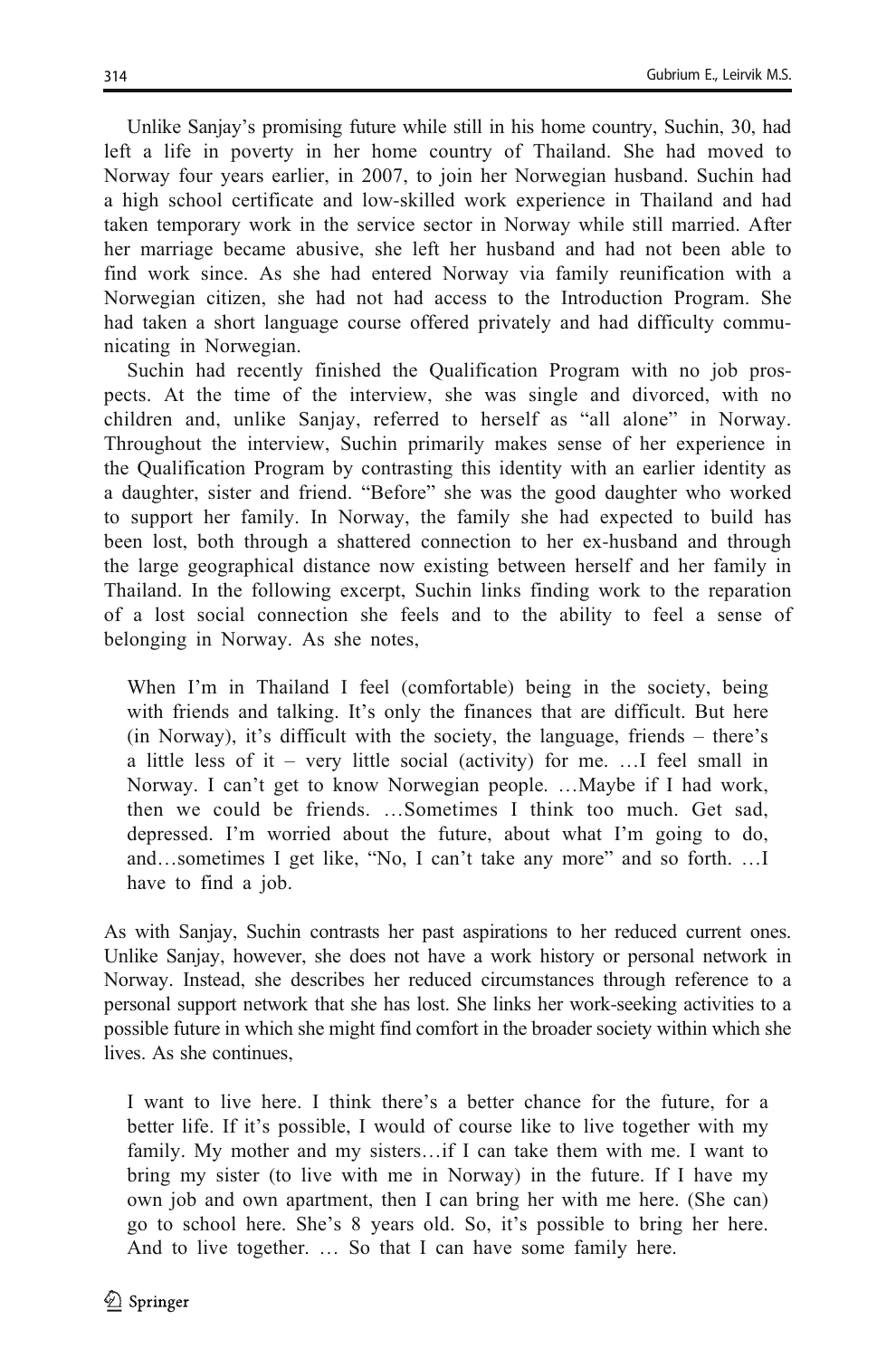For Suchin, as for Sanjay, finding work in Norway and earning money is not an end in itself—their aspirations are not merely focused on entering employment and earning an income. Both look back to earlier and forward to an imagined later when making meaning of their participation in the Qualification Program. Both describe their move down in status, but each refers to differing circumstances, and therefore, to different motivations. Sanjay emphasizes his changing status within his local community, within the labor market and within welfare hierarchy when describing his reasons for seeking work. Suchin refers primarily to past social and personal identities, directly connecting work-seeking to her hopes of (re)building a family and social network in the future.

#### The Materiality of Time: Wasting Time and Lost Time

The research participants operationalized time as a resource that was either provided or taken away by the welfare system and its activation measures. They emphasized the idea of "wasting time" when describing work-related activities that did not match their personal aspirations or felt status. They referred to "lost time" and described a strongly felt sense of a "ticking clock" when attempting to regain lost ground after moving to Norway. The sense of wasted or lost time heightened their sense of material deprivation.

Later in the interview, Pouneh recalls again her past status, referring to herself as "a gardener for 15 years" and as head of her "own plant nursery in Iran." Through the Qualification Program, her series of work training positions at a local garden center have each ended without a job offer. The familiar terrain has only served to heighten the dissonance she experiences between her earlier identity and her current situation as "free labor" in the same industry. As she notes,

At Pretty Plants, where I work (as a trainee), I received an award because I'm a very good gardener (displays an award for best employee). But my employer says, "no, sorry, but we have a bad budget". Yet every single day they have a million kroner extra (surplus). (The employer says) "You're very good, you have complete overview of the plants", but they won't make me permanent. They only say that it's only a seasonal job... The employer has a work training position for me. I'll never be made permanent. I've worked like a slave and worked every single day. From 8 o'clock to 1630, I work at Pretty Plants. They need me, but I'm only a trainee. It's free (for them).

Pouneh's downward trajectory is especially marked given that she is working in the same sector as she did when in Iran. She emphasizes throughout the interview her hard work ethic, also bringing evidence of this with her, as proof that it is reasonable to expect regular employment. She narratively contrasts her work capacity with her current identity as a "slave" to evoke her sense of powerlessness within a sector where she was formerly a business leader.

Pouneh continues, describing her limited options, noting,

I think the work training positions are really just bullying …My training position has become a permanent situation. … I'm not so young. Ninety percent of the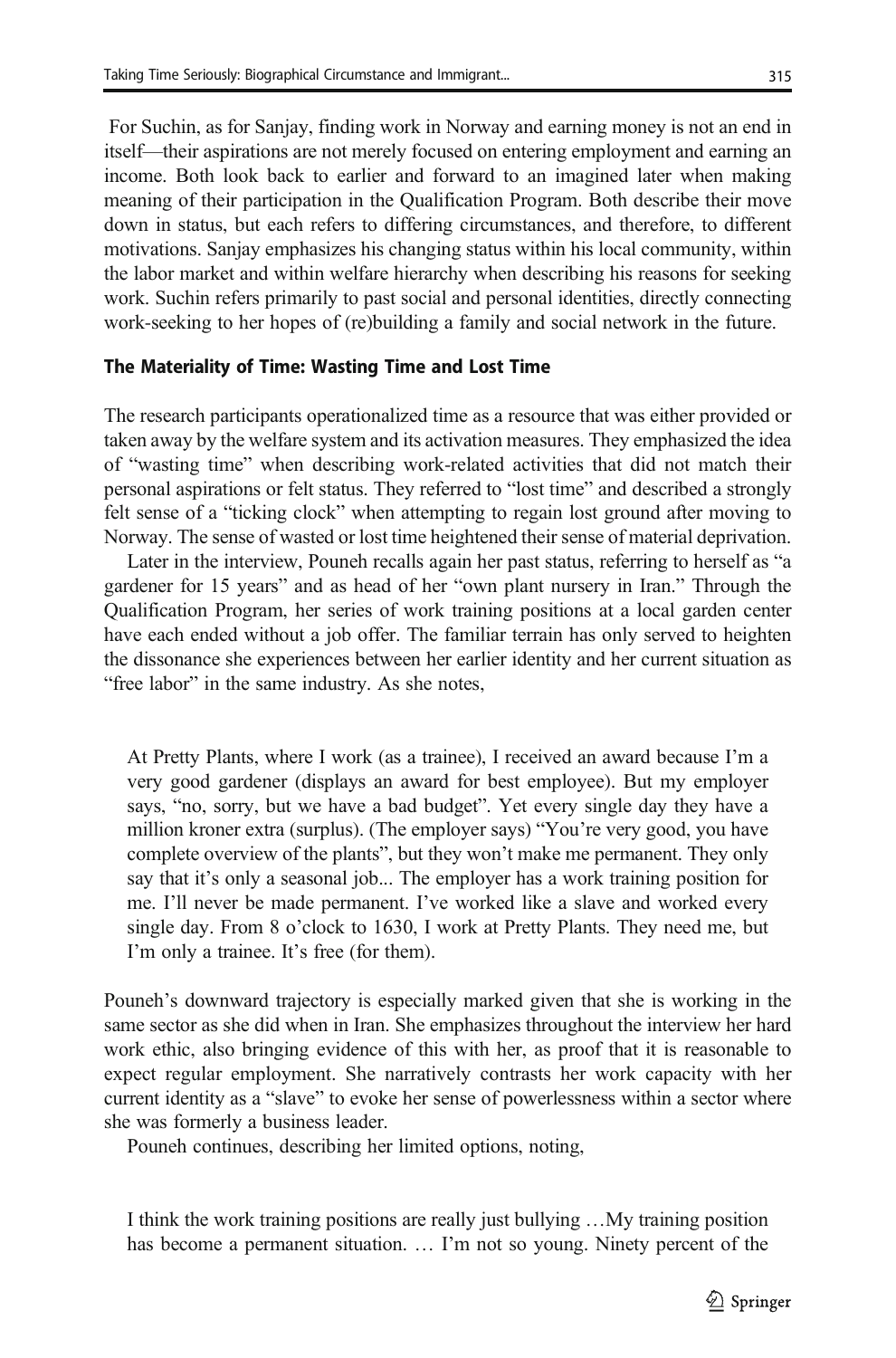workers are Swedish who have come to work, but they're inexperienced. …Only I have been a gardener before or… a professional. …It's…the boss who counts money, they don't see the person…Many times I've…talked with my caseworker…about opening my own business. Or asked if NAV could help me to find the right school, so I can get my professional certificate. And (my caseworker) says that if you go to school you have to have wages, because it'll be very expensive for you. I can't do that. NAV doesn't help. All the paths are closed for me.

Pouneh refers to her age and her ethnicity when describing her "wasted" time as a work trainee and when concluding there are no more "paths" for her into the labor market. She emphasizes a sense of wasted time by describing how her past identity has been degraded over her time in the NAV activation regime. In contrast to earlier, "now" she is expected to identify with her younger, "inexperienced," Swedish co-workers. She emphasizes this contrast to explain her sense of demotivation. She has years of experience in a secure, higher-level position, yet she feels she is at end of her work trajectory. She has given up hope.

As did Pouneh, Sanjay had a higher socioeconomic status in his home country, but unlike her, he had been younger when migrating and he had had a more modest professional history before moving to Norway. He had first arrived in Norway alone as a young adult. Sanjay refers to "difficulties before", to a personal history of difficulties that forced him to leave Iraq and to having to seek refuge in Norway, when making sense of his current situation. Drawing on these difficulties and the uphill battle he faced when first in Norway, he proudly describes how he found work early on in Norway. While precarious and below his earlier level of aspirations, he considers having found any work at this point as something of a victory. Years later and in his current circumstances as a father, husband, and settled member in his local community, his expectations concerning employment are higher. "Now," he "still faces difficulties," but of a different, more relative, nature. Despite working hard for years, he has not found stable work. He has entered the Qualification Program to maintain the status and networks he has managed to build, but the Program has not helped him to find stable work. He describes the time he has spent, noting,

The only offer I've gotten through NAV, has been…a truck driver's course. …It will give me a slightly higher (wage)... if I... find work in a shop or a storage facility, for example. I was supposed to begin the course, but…a day before the course started, I talked with NAV to check on things...and they said, "No… you're not one of the people chosen to take the course." I said, "But I have a letter from you, it's signed by both you and me", but they say, "There's been a mistake, you can't participate in this course." …That's the only thing I've gotten (laughs). …I have to be honest, from my side…I was ready (to work) the first day I lost my job…I don't know what NAV is doing, plain and simple. ... I don't have lots of experience here…in Norway, so I figure it'll stay this way.

Sanjay draws on his identity as a hard worker when making meaning of his workseeking activities in the Qualification Program. He emphasizes his identity as a willing worker when describing frustration at having been unemployed for three years despite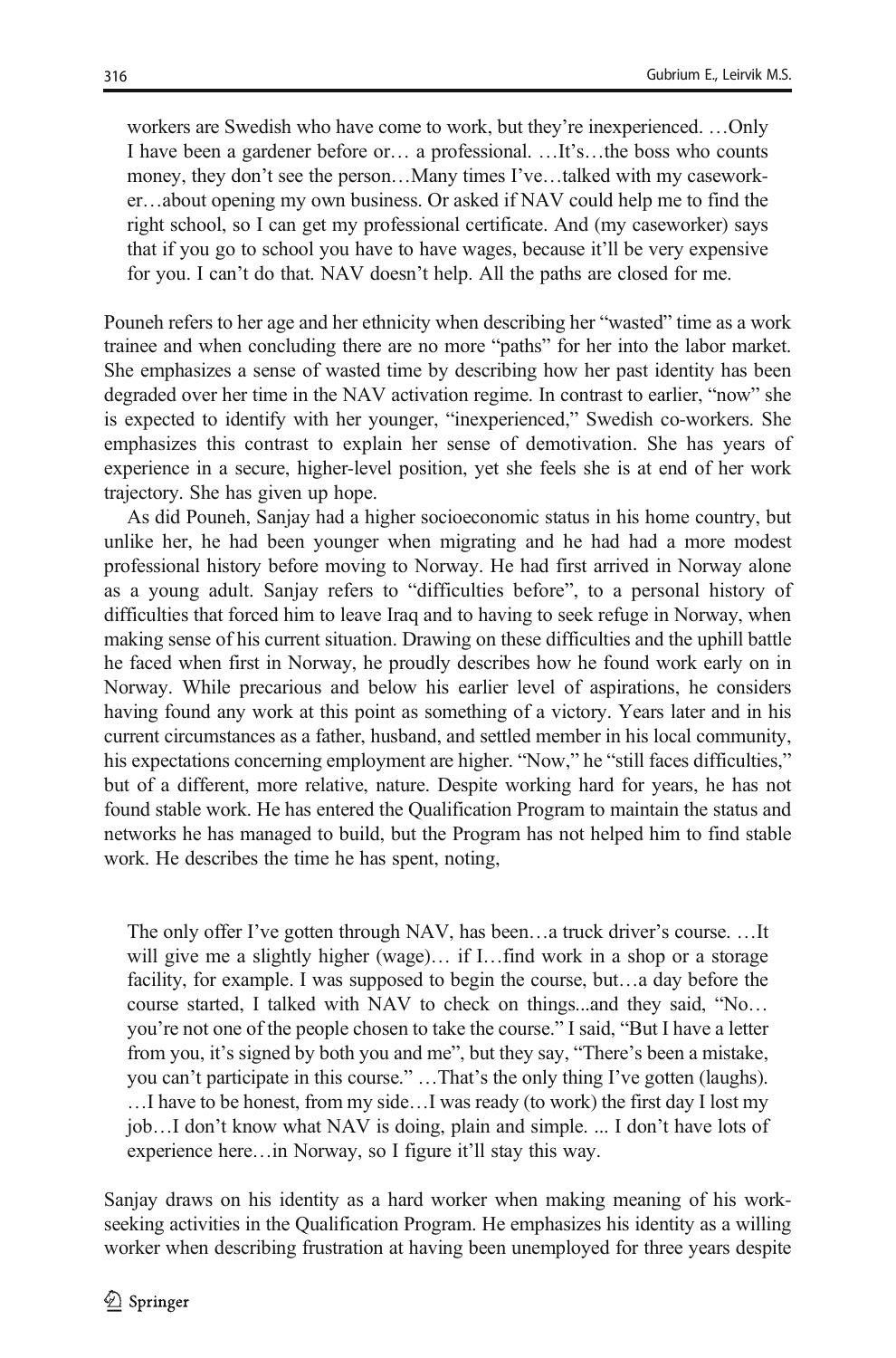being "ready the first day" after losing his job, and then having wait to receive the necessary training through NAV. This is not the end of the story for Sanjay, however. He is willing to bide his time and hope that the system will respond at some point.

Pouneh and Sanjay make different meanings of the time used to attain the necessary credentials for skilled work. Their encounters with the welfare activation and immigration systems are similar, but their work histories, ages, and stories of life rupture differ. Pouneh emphasizes her advanced age and her non-Scandinavian identity when describing her options as limited. Seeing no easy way into the labor market, she understands her time in work training positions as "wasted." Sanjay, with re-adjusted ambitions, has had a regular, albeit low-skilled job history in Norway, and hopes to find modest, but more stable and less physically exhausting work. He is, furthermore, relatively young and feels the pressure to help provide for his family. For Sanjay, gaining the employment he seeks is a matter of waiting to move forward and while he understands his time out of work as time "lost," he may eventually get back "on track."

#### **Conclusions**

We have drawn our empirical material from Norway's "best case" landscape of immigrant labor integration and activation policies. Norway has, as has much of Europe, adhered to a strategy of personalized and individualized welfare measures, tailored to the needs of measure participants in order to best move them into the labor market. Earlier research has suggested that contradictory political ideologies (Daguerre, [2007](#page-16-0); van Berkel & Valkenberg, [2007](#page-17-0); Lødemel & Gubrium, [2014](#page-17-0)) and institutional mantras (Khoronzhevych & Fadyl, [2020;](#page-16-0) Lymbery, [2013](#page-17-0)) have prevented the strategy from bearing significantly positive results.

Our analysis shifts the focus, arguing that the trouble begins with an overly reductive and deterministic conceptualization of labor integration. A long tradition of social science scholarship has treated the life course as a naturally patterned progression of individual experience through time (Clausen, [1986;](#page-16-0) Holstein & Gubrium, [2007\)](#page-16-0). The dominant policy narratives and analytical models pertaining to the labor integration of immigrants also rely on linear explanations of integration, where immigrant subjectivities concerning their labor integration fall into distinct patterns that are temporally determined. We argue that such a conceptualization, reflected most notably in the "dual frame of reference" literature, does not account for the active ways in which people draw upon their changing biographical circumstances to make meaning of and respond to their experiences.

The four research participants presented did not make meaning of their labor integration situations by comparing unified and cohesive temporal frames of "then" versus "now." Rather, when referring to their personal histories, participants contrasted their earlier lives with those today by referring to an assortment of migration pathways, professional and personal statuses, identities, personal networks, skills, and labor market opportunities. They dialectically understood their labor integration experiences: They made meaning of policy encounters through active reference to their specific personal histories, but their labor integration narratives were also shaped, delimited and made in contrast to the institutional offers and limitations they had encountered over time. For instance, the meaning of participation in a series of work training positions with no clear employment opportunities in sight meant the end of a path into work and complete loss of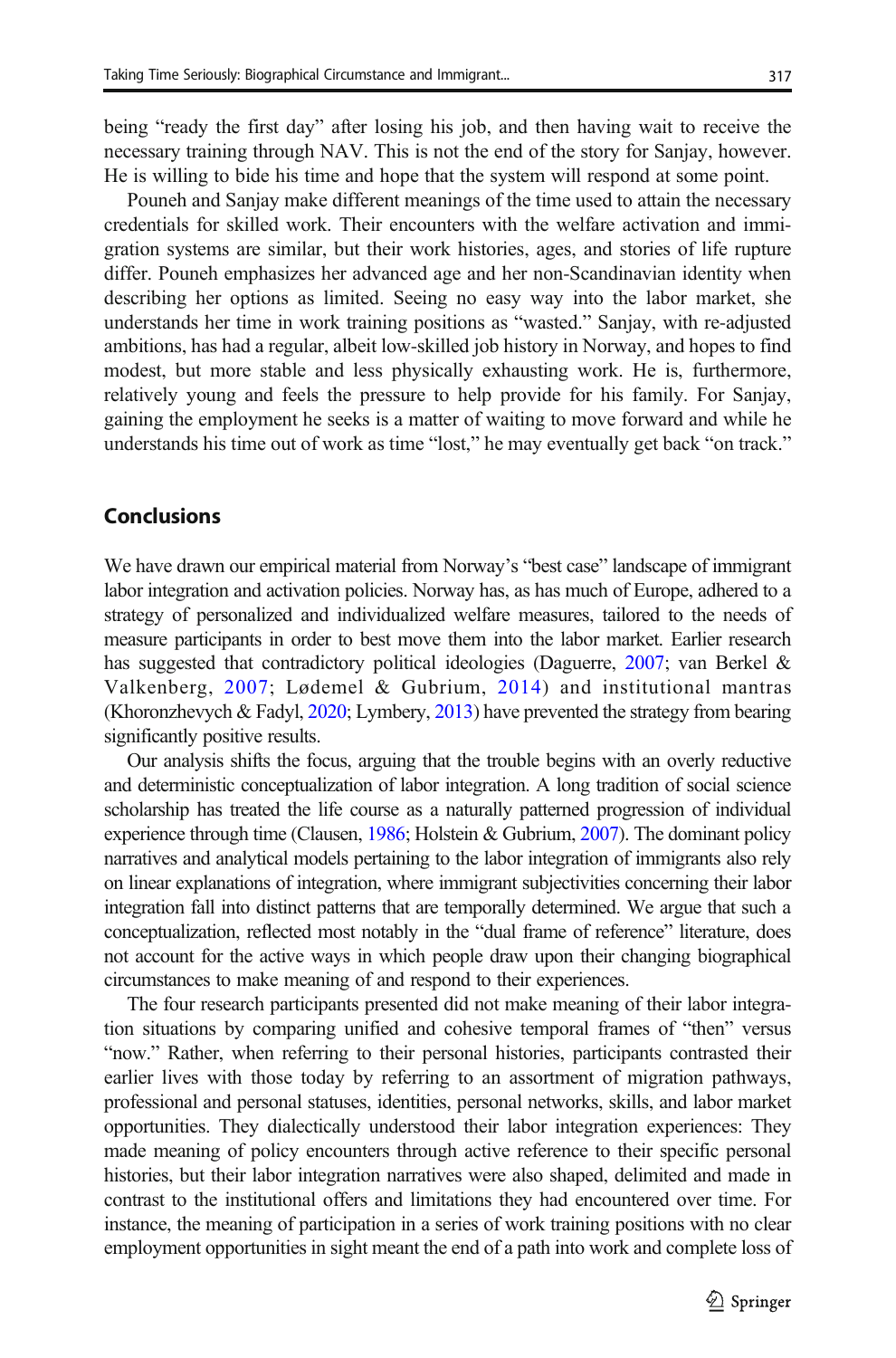<span id="page-15-0"></span>motivation for Pouneh, in her late 40s and a "business leader" earlier in life, but with no employment history in Norway and no family nearby for support. It meant frustration, but a willingness to wait for "the certificate" that would enable more stable work for Sanjay, in his early 30s, with a past as "school smart" and an independent learner, but with a work history limited to the precarious Norwegian labor sector, two children to care for and a pregnant wife in part-time employment. For Suchin, in her early 30s, with no family and "alone in Norway," labor integration was as much about the possibility to move her family to Norway as it was about establishing a career. For Pouneh, Sanjay and Suchin, moving to the Norway represented a "rupture" in their life course and they negotiated—to varying levels of ease—their earlier professional and personal aspirations with their current possibilities. For Samira, the move from Norway was where the rupture from earlier aspirations took place. She was in her early 40s with a limited work history, but with a discontinuous life trajectory back and forth between Pakistan and Norway, but also with fluent Norwegian, "roots in Norway" and an extensive family and personal network nearby. Samira connected her labor integration activities to gaining an income, but moreover, to finding a way back to the expected life trajectory of younger self, a process made even more difficult as she had returned "home."

The evidence demonstrates the dynamic character of the immigrant labor integration process over time. Given the invisibility of their lives "before" due to the nature of geographical dislocation, this dynamic nature is, however, easily lost in policy making and analysis. Our approach of analyzing according to changing biographical circumstance differs from the more objectivist approach in that it does not take a meaningful life cycle or set of life stages for granted, but instead places these meanings front and center, exploring how they are constructed in relation to the notion of whole lives (Holstein & Gubrium, [2007\)](#page-16-0).

A focus on the dynamic nature of biographical circumstance enables us to account for how immigrants actively draw on complex life courses and policy encounters when subjectively making meaning of and responding to their labor integration experiences. We argue that such an accounting therefore enables us to better understand the actions, rationalizations, and motivations of immigrants participating in labor integration and activation measures.

Funding Open access funding provided by OsloMet - Oslo Metropolitan University.

Open Access This article is licensed under a Creative Commons Attribution 4.0 International License, which permits use, sharing, adaptation, distribution and reproduction in any medium or format, as long as you give appropriate credit to the original author(s) and the source, provide a link to the Creative Commons licence, and indicate if changes were made. The images or other third party material in this article are included in the article's Creative Commons licence, unless indicated otherwise in a credit line to the material. If material is not included in the article's Creative Commons licence and your intended use is not permitted by statutory regulation or exceeds the permitted use, you will need to obtain permission directly from the copyright holder. To view a copy of this licence, visit <http://creativecommons.org/licenses/by/4.0/>.

#### References

Bratsberg, B., Raaum, O., & Røed, K. (2018). Job loss and immigrant labor market performance. Economica, 85(337), 124–151.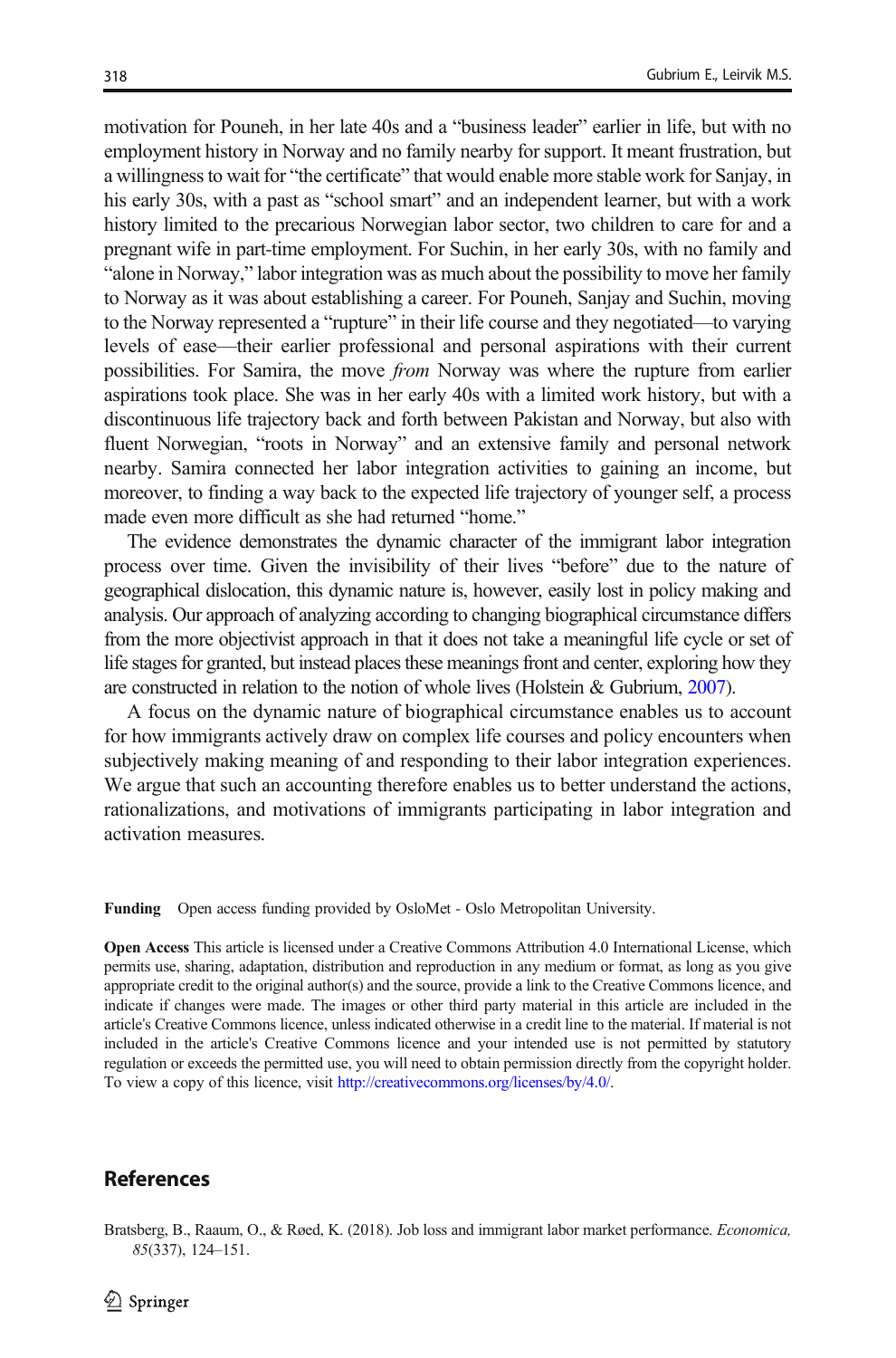- <span id="page-16-0"></span>Bryn, MD. (2008). Kvalifiseringsprogrammet: rett medisin mot sosialhjelpsavhengighet? [The Qualification Program: Right Medicine against SA Dependency?], Master's Thesis, University of Oslo.
- Casey, E. S. (1983). Keeping the past in mind. Review of Metaphysics, 37(1), 77–95.
- Clausen, J. A. (1986). The Life Course. Prentice Hall.
- Council of the European Union. (2005). Council decision of 12 July 2005 on guidelines for the employment policies of the member states, in Official Journal of the European Union 6.8.2005, Brussels: EC.
- Daguerre, A. (2007). Active labour market policies and welfare reform: Europe and the US in comparative perspective. Palgrave Macmillan.
- Dahl, E. (2003). Does 'Workfare' Work? The Norwegian experience. International Journal of Social Welfare, 12, 274–288.
- Djuve, A. B. (2015). Multikulturalisme på norsk Er anerkjennelse til hinder for utjevning? Agora, 02-03, 85– 109.
- Djuve, A. B., & Kavli, H. C. (2019). Refugee integration policy the Norwegian way—Why good ideas fail and bad ideas prevail. Transfer: European Review of Labour and Research, 25(1), 25–42.
- Duffy, K (2010) Active inclusion: a comprehensive strategy for poverty reduction? In D Ben-Galim & A. Sachradja (Eds), Now it's personal: Learning from welfare-to-work approaches around the world, IPPR Report, August 2010.
- European Commission (2012) Activation and integration: Working with individual action plans—Toolkit for public employment services.
- Fangen, K. (2010). Social exclusion and inclusion of young immigrants: Presentation of an analytical framework. Young, 18(2), 133–156.
- Fernandes, A. G. (2013). Ethnification of new social risks. Palgrave Macmillan.
- Friberg, J., & Midtbøen, A. H. (2018). Ethnicity as skill: immigrant employment hierarchies in Norwegian low-wage labour markets. Journal of Ethnic and Migration Studies, 44(9), 1463–1478.
- Gergen, K., & Davis, K. E. (1985). The social construction of the person. Springer-Verlag.
- Gubrium, J. F. (2008). Analyzing narrative reality. Thousand Oaks.
- Gubrium, J. F., & Holstein, J. A. (1995). Life course malleability: Biographical work and deprivatization. Sociological Inquiry, 65, 207–223.
- Gubrium, E. K., Harsløf, I., & Lødemel, I. (2014). Norwegian activation reform on a wave of wider welfare state change: A critical assessment. In: Lødemel, I., & Moreira, A. (Eds). Activation or Workfare? Governance and the Neo-Liberal Convergence. Oxford University Press.
- Hendriks, M., & Burger, M. J. (2019). Unsuccessful subjective well-being assimilation among immigrants: The role of faltering perceptions of the host society. Journal of Happiness Studies, 1–22.
- Hermansen, A. S. (2016). Moving up or falling behind? Intergenerational socioeconomic transmission among children of immigrants in Norway. European Sociological Review, 32(5), 675–689.
- Hernes, V., Tronstad, K., Joona, P. A., & Arendt, J. (2019). Nordic integration and settlement policies for refugees A comparative analysis of labor market integration outcomes. Nordic Council of Ministers, TemaNord, 2019, 529.
- Hernes, V, Arendt, J, Andersson Joona, P, & Tronstad, K (2020) Rapid or long-term employment? A Scandinavian comparative study of refugee integration policies and employment outcomes. Journal of European Public Policy, 1-21
- Hill, M., & Hupe, P. (2002). Implementing Public Policy. Sage Publications.
- Holstein, J. A., & Gubrium, J. F. (2007). Constructionist perspectives on the life course. Sociology Compass, 1, 335–352.
- Karlsdóttir, A, Sigurjónsdóttir, HR, Hildestrand, ÅS & Cuadrado, A (2017) Policies and measures for speeding up labor market integration of refugees in the Nordic region.
- Kavli, HC & Nielsen, RA (2020) Stepping in, stepping out or staying put? Part-time work and immigrant integration in Norway. Chapter 7 in Dualization of part-time work – a story of labour market insiders and outsiders. Policy Press.
- Khoronzhevych, M & Fadyl, J (2020) How congruent is person-centred practice with labour activation policy? Person-centred approach to vocational interventions on immigrant jobseekers in Norway. European Journal of Social Work, 1-15.
- Kjelstad, R & Nymoen, EH (2004) Kvinner og menn i deltidsarbeid. Fordeling og forklaringer. Rapport 29. Statistisk sentralbyrå.
- Kleppe, LC & Støren-Vaczy, B (2019) Temporary employment agencies' role in work inclusion of immigrants and refugees: Opportunities or a permanent precariat? Borch et al. (Eds). Inclusive consumption: Immigrants' access to and use of public and private goods and services. Universitetsforlaget, 119-131.
- Könönen, J. (2019). Becoming a 'labour migrant': Immigration regulations as a frame of reference for migrant employment. Work, Employment and Society, 33(5), 777-793.